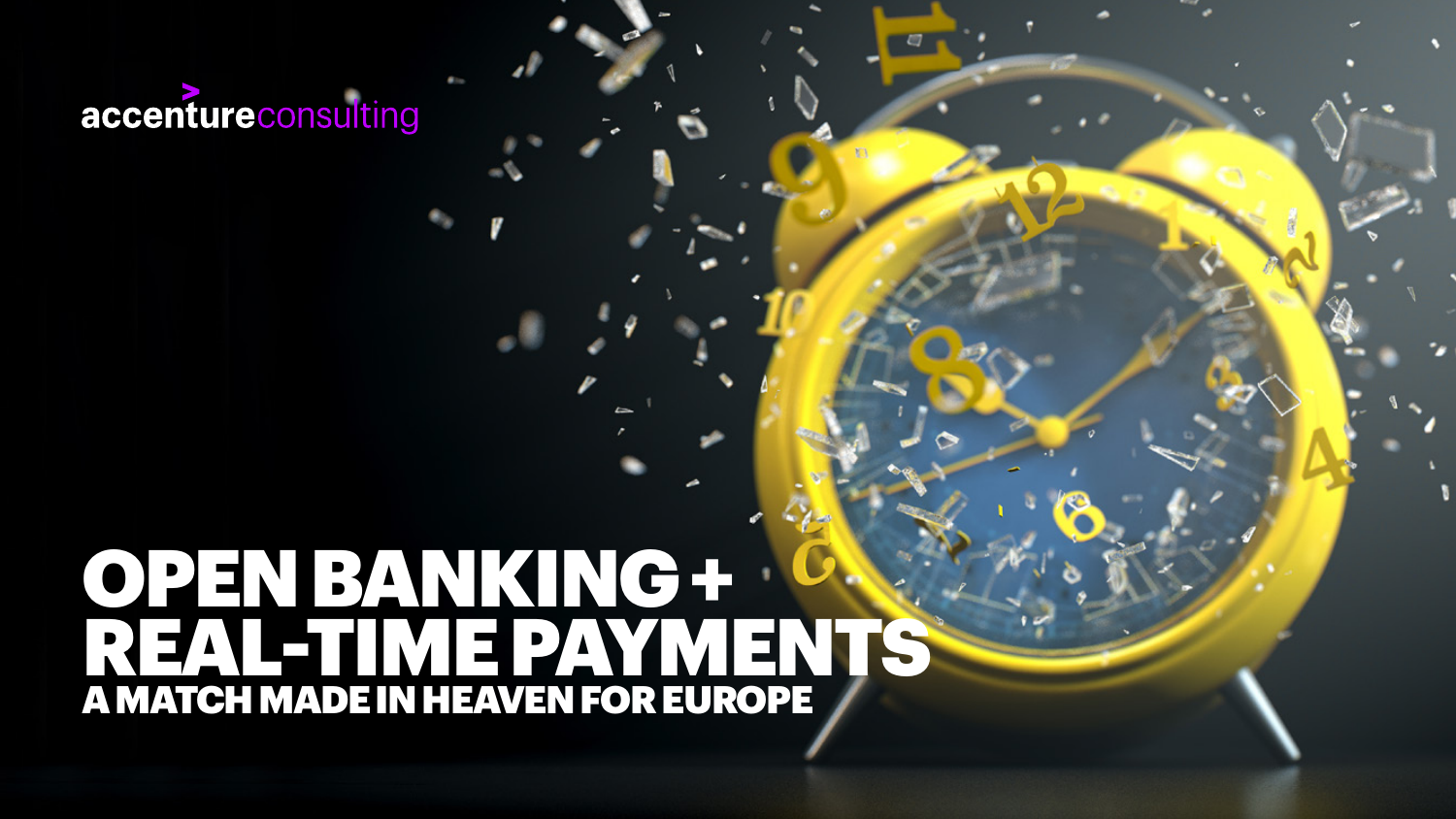

### **CONTENTS**

Open Banking and Faster Payments: already making an impact in the UK market **3** 

The UK's leading position has been helped by a proactive regulatory approach **6**

| The UK could provide a model for Europe and globally<br>Disruptive impacts are evident in the UK<br>and disruption will also occur in Europe<br>Potential market approaches to seize the opportunities<br>of Instant Payments and Open Banking<br>The way forward: next steps in European payments-<br>supported by Accenture | 9<br>11<br>12. |    |
|-------------------------------------------------------------------------------------------------------------------------------------------------------------------------------------------------------------------------------------------------------------------------------------------------------------------------------|----------------|----|
|                                                                                                                                                                                                                                                                                                                               |                | 14 |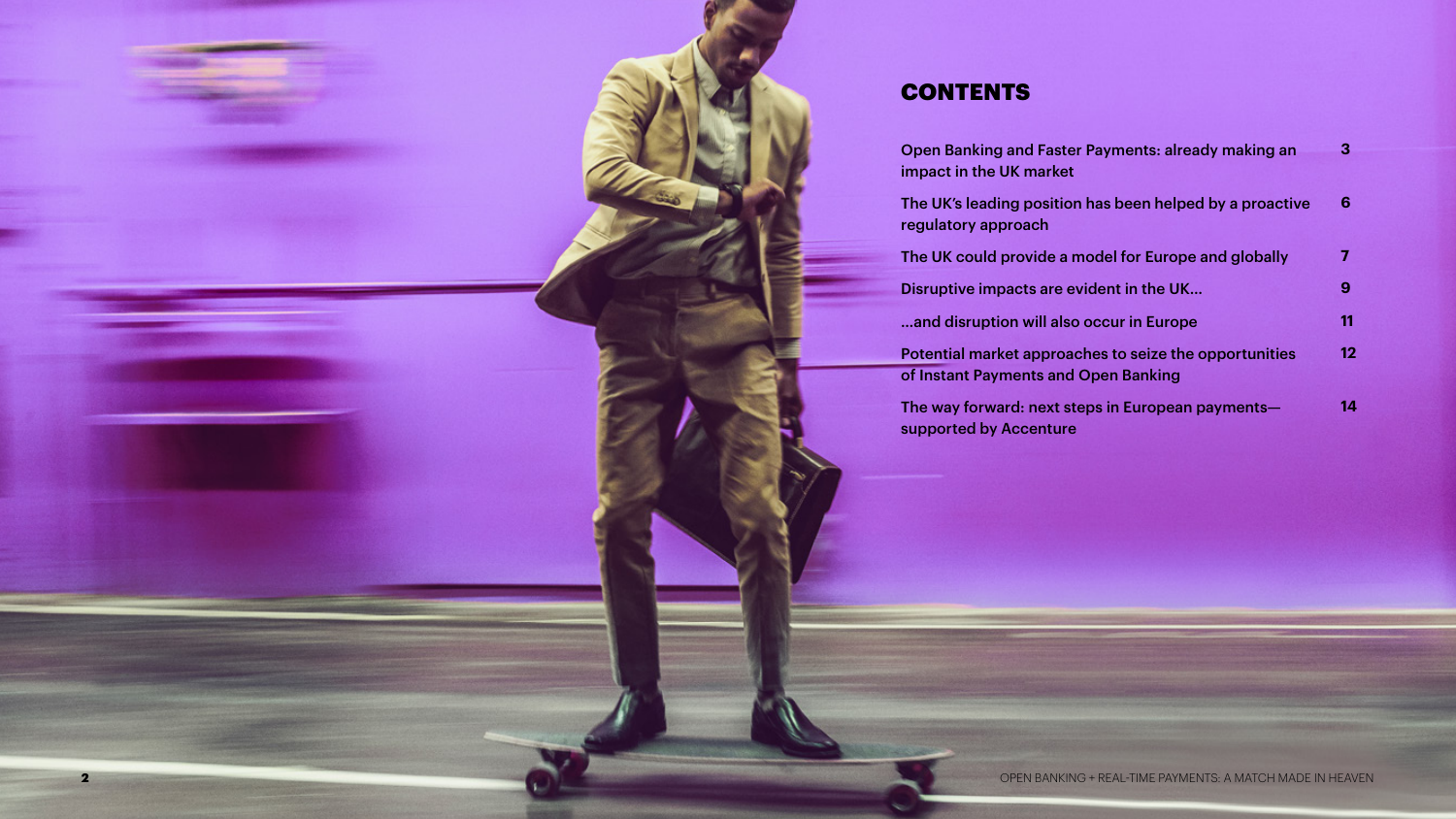### OPEN BANKING AND FASTER PAYMENTS: ALREADY MAKING AN IMPACT IN THE UK MARKET

**In the UK, Open Banking and Instant Payments via the Faster Payments Service (FPS), the UK's real-time payments scheme launched in 2008 are now integral and well-established features of the banking landscape. Together, they provide the foundation for a widening array of new, innovative services from both incumbent banks and new entrants.** 

The figures tell their own growth story for both schemes. Through the 11 years that FPS has been in operation, its transaction volumes have risen strongly (see Figure 1). And Open Banking has also expanded rapidly since its launch in January 2018. As of March, 20191 , it had 118 regulated providers—including 78 third-party providers and 40 customer account providers—with 23 regulated entities having at least one proposition live with customers. And in March 2019, 97.2% of the the application programming interface (API) calls made under the Open Banking framework were successful.

**FIGURE 1.** Faster Payments transaction volumes since launch, 2008-20182

#### VOLUME PER MONTH (000s)



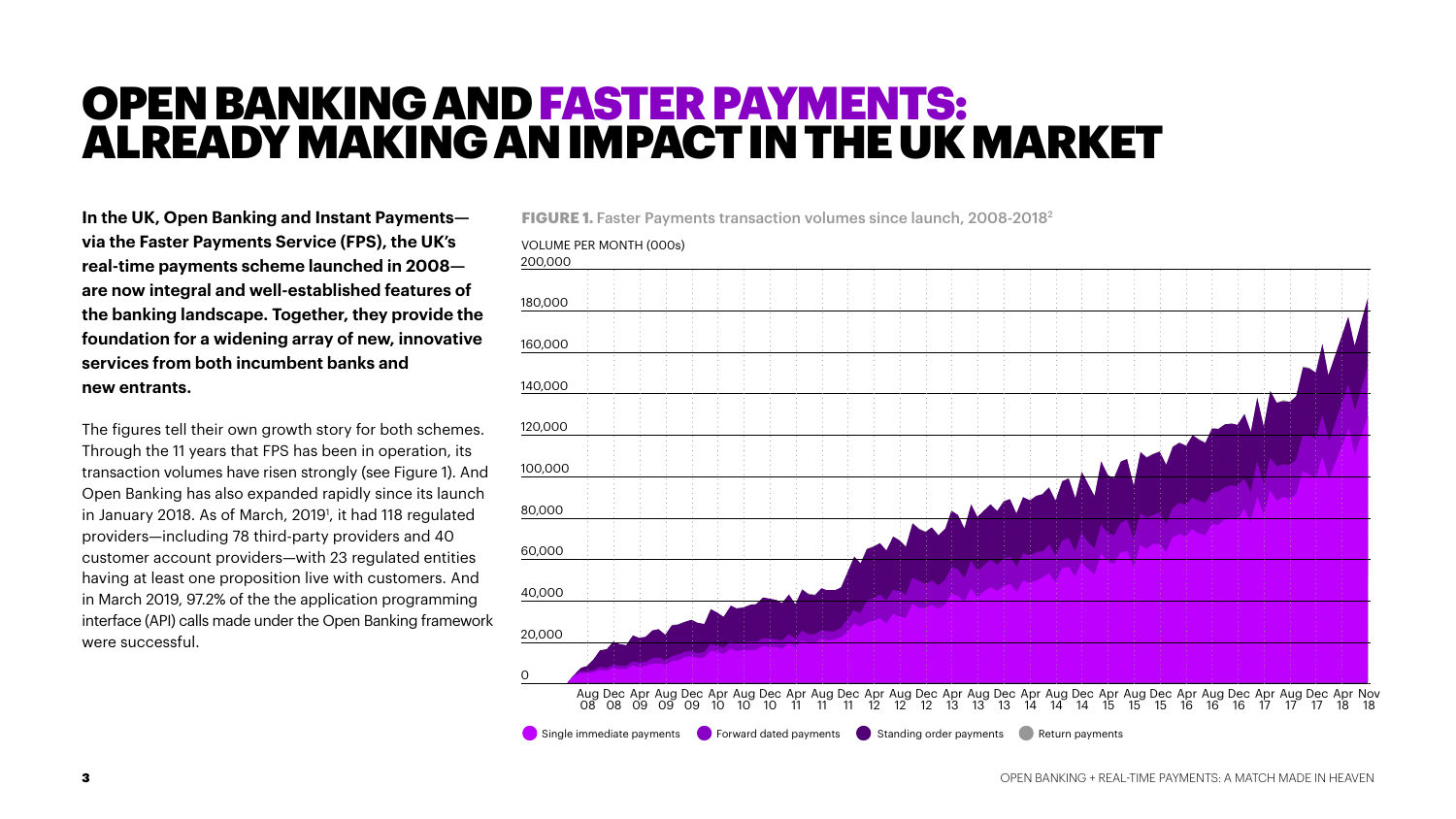The volume of Open Banking API calls has also been rising rapidly. From its launch in January 2018, the number of successful API calls made by third-party providers using account providers' Open Banking APIs reached 3 million in July 2018, before surging to 17.5 million November and 38.2 million in March 20192 (see Figure 2).

Going forward, the impact that rising uptake of Open Banking will have on FPS is potentially huge. Currently less than 1% of Open Banking API calls are payment initiation requests. So the potential of Open Banking is still largely untapped, and it is a capability whose full power has yet to be realized.

Offerings that blend both capabilities to unlock the combined potential of Open Banking and FPS are already coming onto the market built by multiple industries, addressing new payments journeys in innovative ways. Examples include Adyen's Open Banking-based alternative to card payments4—which Dutch airline KLM has signed up to use and the International Air Transport Association's "IATA Pay" ticket purchase app, with which IATA has conducted a transaction in a live test environment in partnership with UK-based fintech ipagoo<sup>5</sup>.

Here are some other examples that demonstrate how valuable the combination of Open Banking APIs and various other payment services can be:

**FIGURE 2.** Number of successful API calls made by third-party providers using account providers' Open Banking APIs, May 2018-March 20193

#### TOTAL SUCCESSFUL API CALLS (MILLIONS)



**Notes on the data:** Successful API calls are based on data submitted by account providers (ASPSPs) to Open Banking. May-July includes data from 8 providers. August onwards includes data from 9 providers and 16 brands in total.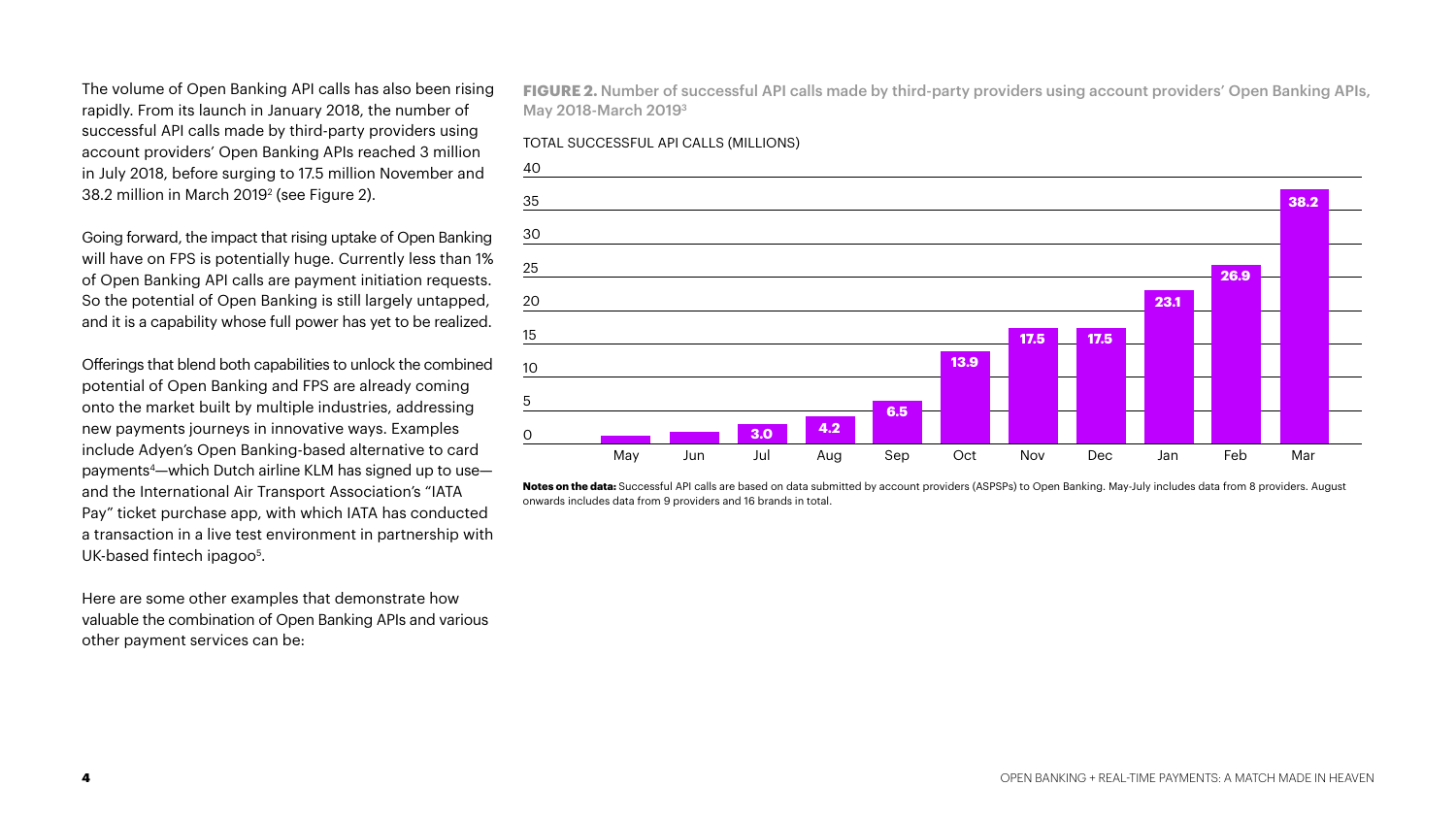- Application Programming Interfaces (APIs) for access by new and existing customers 6. As a result, businesses can now integrate directly with the Moneycorp platform via its APIs to facilitate electronic payment management, make outgoing international payments using multiple banking rails, and undertake instant internal transfers across the Moneycorp network.
- Since the control of the state of the state of the state of the state of the state of the state of the state of the state of the state of the state of the state of the state of the state of the state of the state of the st • UK bank first direct has collaborated with payments fintech PayKey to launch fdpay 7 , a service that lets customers make peer-to-peer payments seamlessly within social media apps such as WhatsApp and Facebook Messenger. The solution enables first direct customers to use the in-app PayKey technology to tap a payment icon on the phone's keyboard within a conversation, and manage a payment within seconds without having to open the banking app. fdpay allows customers to make immediate payments up to £350 a day via the UK banking industry's Paym service, which enables payments using just the beneficiary's mobile phone number.

In light of examples such as these, it's becoming increasingly clear that Open Banking and Instant Payments have the potential to be a match made in heaven when different players in the market leverage the underlying opportunities they present.

### OPEN BANKING AND FASTER PAYMENTS

The UK's Open Banking legislation—which came into force in January 2018—requires banks to expose open application programming interfaces (APIs) to make customer data available to regulated non-bank third parties such as fintechs. It means banks must allow other businesses to have access to a customer's financial data if the customer has given their permission. The concept of Open Banking is now being adopted in more and more countries worldwide, encouraged by regulations such as the European Union's second Payment Services Directive (PSD2), designed to boost competition and choice in banking and payments.

The Faster Payments Service (FPS) is the UK's real-time payments infrastructure. Introduced in 2008, the system reduced payment times between different banks' customer accounts from three working days to typically a few seconds. Twenty-one financial institutions participate directly in FPS and over 400 others offer the service on an agency basis, making FPS available to more than 52 million current account holders in the UK. Since its launch, usage of FPS has continued to rise rapidly.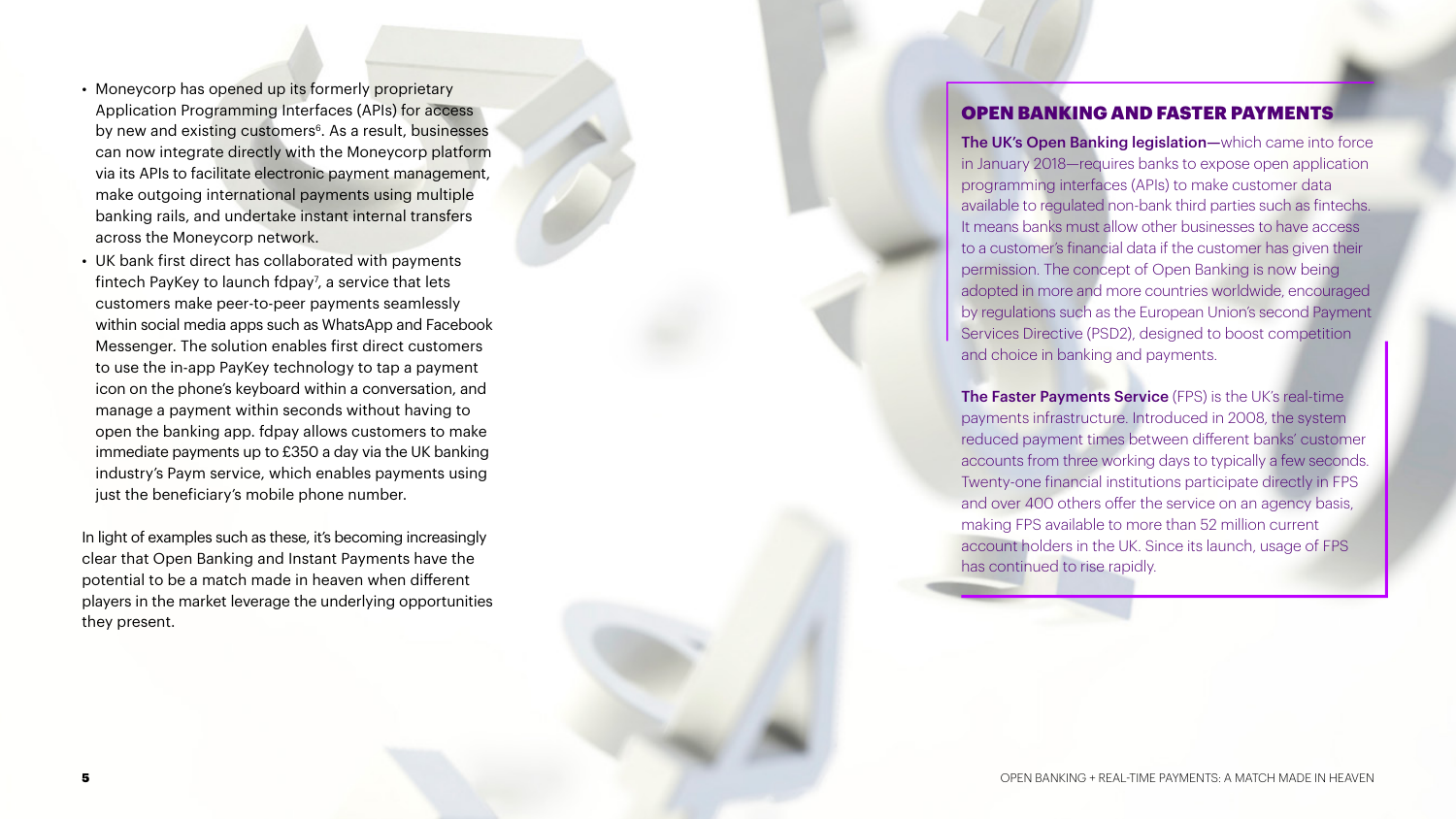### THE UK'S LEADING POSITION HAS BEEN HELPED BY A PROACTIVE REGULATORY APPROACH

**Several factors lie behind the remarkable success that the UK has already achieved in both real-time payments (RTP) and Open Banking. These include the presence of key supporting elements in terms of regulation, standardization and interoperable infrastructure: factors including API standards, API performance KPIs, registration and onboarding processes, a third-party payment providers (TPP) directory service, dispute management, unified customer journey guidelines, a mandated real-time payment scheme and a market wide proxy services have all provided considerable support to both services. At a macro level, the most vital success factor for both schemes has been strong impetus from the regulator, which defined the schemes' market structures, drove their creation and then encouraged their subsequent take-up.** 

While such strong regulatory direction can be one of the key drivers for innovation in payments, it can also be propelled by private sector initiatives, as seen in Sweden or more recently the US. The Clearing House, owned by the largest 25 or so banks in the US, successfully launched a real-time payments system (*Real-Time Payments System*, or RTP) in November 2017. However, critical mass for RTP among the other 13,000 banks in the US may only be reached if the Federal Reserve proceeds with its proposed RTGS-based real-time payments system in the coming years.

In parallel, there have also been initial moves towards Open Banking in the US, where the Dodd-Frank Act says US citizens can allow access to their financial information. A big step forward came in October 2017, when the US Consumer Financial Protection Bureau outlined principles for consumer-authorized sharing and aggregation of financial data<sup>8</sup>. And NACHA is running an API Standardization initiative, which has published a white paper—developed in collaboration with Accenture mapping out future plans to help ensure standardized API adoption and use<sup>9</sup>.

#### HOW REGULATION HAS DRIVEN FASTER PAYMENTS AND OPEN BANKING IN THE UK

Overseen by the Bank of England, the Faster Payments Service was launched as an optional membership scheme aimed at boosting speed, competition and innovation in UK payments. It has delivered on every count. Almost a decade later, the launch of the mandatory Open Banking framework was prompted by the UK Competition and Markets Authority's (CMA's) view that more competition was needed in UK banking. The CMA commented<sup>1</sup>: "Older and larger banks do not have to compete hard enough for customers' business, and smaller and newer banks find it difficult to grow." The Open Banking Implementation Entity (OBIE), set up by the CMA, determines the specifications for the APIs used to deliver Open Banking; creates security and messaging standards; manages the Open Banking Directory, which allows participants to enroll in Open Banking; produces guidelines; and manage disputes and complaints.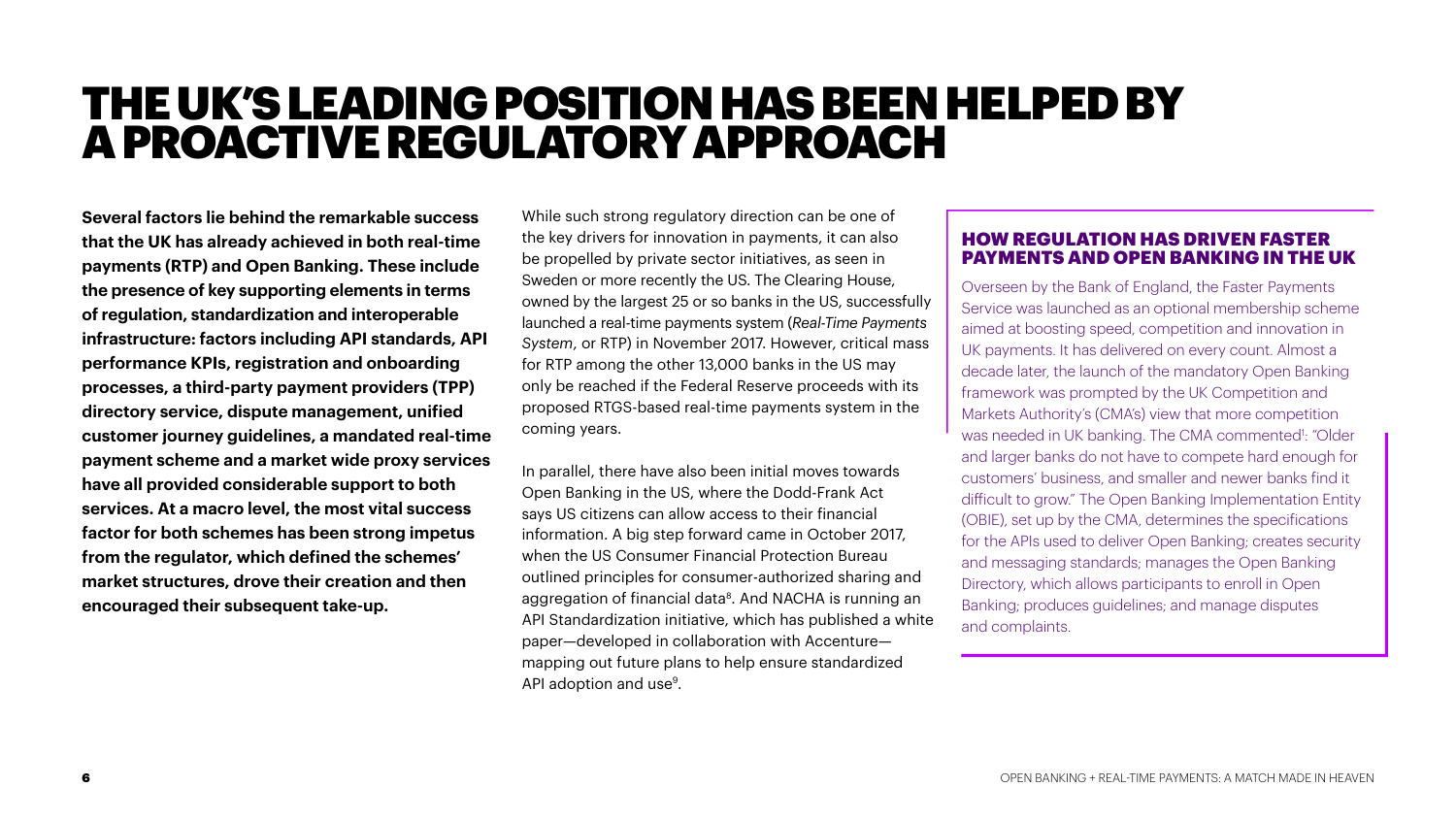### THE UK COULD PROVIDE A MODEL FOR EUROPE AND GLOBALLY

**The mutually-supporting success of Faster Payments and Open Banking in the UK underlines the potential for these two initiatives to become a happy relationship for Europe as well. But with the particular structure of the European ecosystem, how can the European ecosystem drive rising adoption of both systems—while also bringing the two together in a similarly successful way as in the UK?**

The UK's mandatory Open Banking framework, driven by the requirement from the UK competition regulator, the CMA, requested banks to provide data to third parties and payments services in a standard API format. In contrast, the Open Banking ecosystem in the EU is still fragmented, lacking standardization in areas like overall infrastructure (e.g. a common API standard), certification requirements, TPP directory services, API aggregation, dispute management and a unified identity service. This fragmentation might slow down adoption of combined usage of real-time payments and Open Banking at both a domestic and pan-European level. Regulation could enforce more alignment and thus support adoption for general reach.

The potential for regulation to build consensus and foster payments innovation in Europe has been clearly demonstrated by the SEPA Credit Transfer (SCT), a pan-European scheme and harmonizing standard that has helped to streamline retail payments across the EU. To build on this approach for real-time payments—called *Instant Payments* in its SEPA incarnation—the European Payments Council launched the SEPA Instant Credit Transfer Rulebook in 2017 (see information panel). The scheme supports the introduction of new payments services on the services layer by setting standards for the clearing and settlement layer, with sending and receiving of payments 24x7 in few seconds, and funds available immediately. While the SCTInst scheme defines a maximum of 10 seconds for a payment, many payment providers and industry benchmarks have shown that payments are even completed in less than five seconds bringing SCTInst even more the potential to compete against card payments.

### SEPA INSTANT CREDIT TRANSFERS: REAL-TIME PAYMENTS FOR THE EUROZONE

Initially launched as a scheme in November 2016 by the European Payments Council (EPC), with the first transactions processed at an infrastructure level in eight eurozone countries in November 2017, the SEPA Instant Credit Transfer (SCT Inst) rulebook provides a framework for euro-denominated instant payment. The scheme provides instant payments 24/7/365, with funds becoming available in less than 10 seconds. Though still optional for financial institutions, it is set to become the "new normal" for Instant Payments in euro, bringing real-time payments to 34 countries and territories over the next couple of years. Some countries' systems are emerging as a result of regulatory domestic mandates, while in others the push for adoption comes from the private sector, such as national banking associations or pan-European service providers (e.g. EBA CLEARING).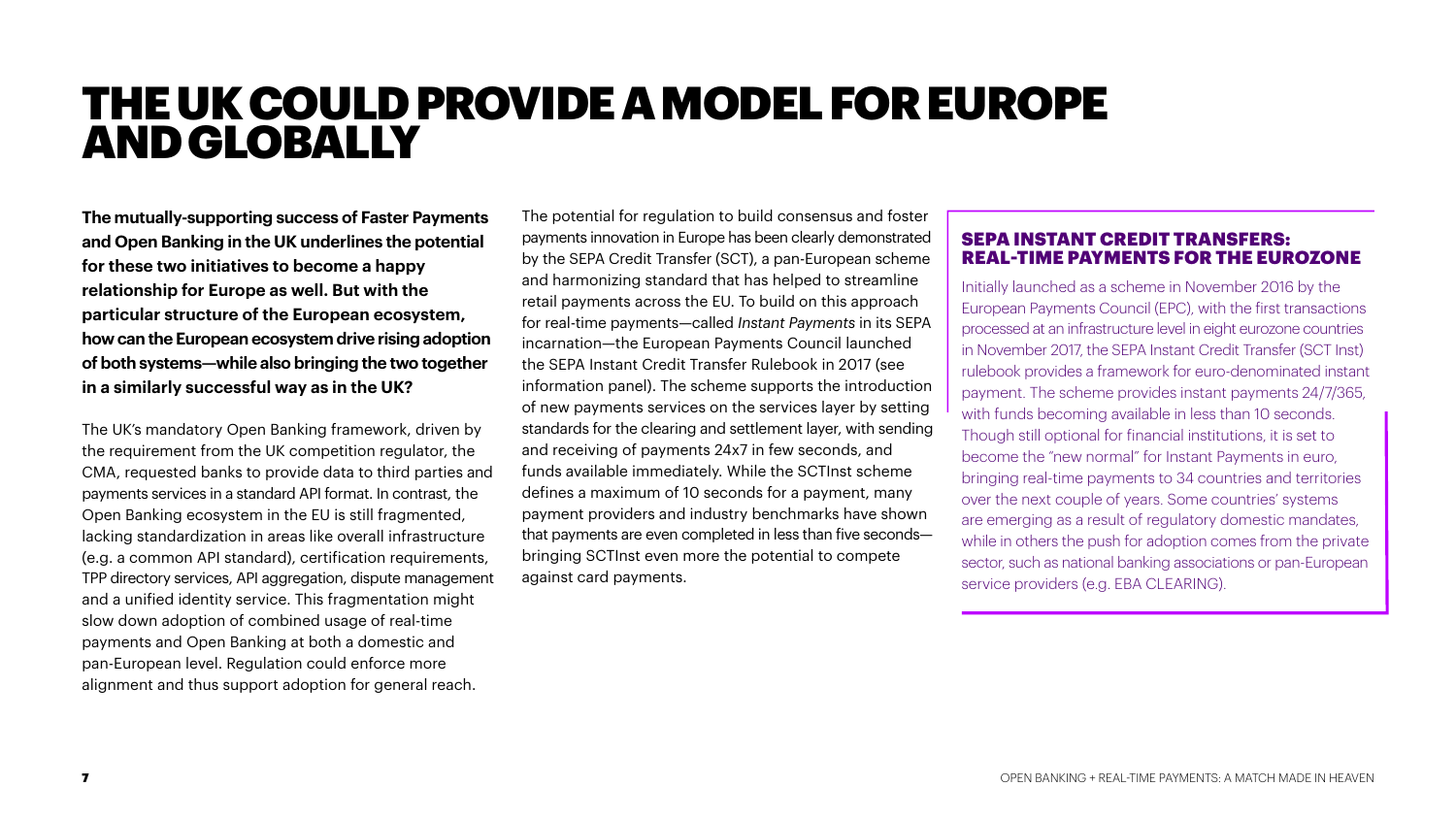

The move to real-time payments is now in full swing, not just in Europe but also globally, as recently seen in North America, Australia and a number of Asian countries. According to global market research<sup>10</sup>, the real-time payments market worldwide is set to surge from US\$6.8 billion in 2018 to US\$25.9 billion by 2023, a growth rate of 30.6% compounded annually. This reflects the combined impact of national schemes such as FPS in the UK, RTP in the US, NPP in Australia, Express Elixir in Poland, Straksclearingen in Denmark, Swish in Sweden and FPS in Hong Kong.

Regulations that came into force in January 2018 have also acted as a catalyst for the rapid adoption of Open Banking-based propositions across the UK and Europe. Prominent examples of innovation being spurred by Open Banking include:

- **Account aggregation apps:** Banks such as HSBC, Lloyds, ING (Yolt) and Barclays have adopted the role of aggregator, and are allowing their customers to have a unified view their accounts with multiple banks on their mobile banking app.
- **Financial services marketplace:** Starling Bank and N26 are digital challengers who have benefitted from the marketplace approach. They have enabled their customers access to range of financial services products, using their open APIs to allow third-party services to be accessed from within their own platforms.

• **Open Banking utility providers:** fintechs such as Token, TrueLayer, OpenWrks, Runpath, and Bud are now playing the role of utility provider, enabling third-party to access the Open Banking ecosystem in a convenient and compliant way, and create their own apps and services for customers.

Beyond Europe, governments worldwide are using Open Banking frameworks or considering doing this as an accelerator to meet their goals. Open Banking regulations already in force include Australia's Treasury—set to become operational in July 2019 as part of the Consumer Data Rights (CDR) Act—and HKMA Open API in Hong Kong. Countries including Brazil, Canada, Japan, South Africa, Malaysia, Mexico and the US are also contemplating Open Banking regulations.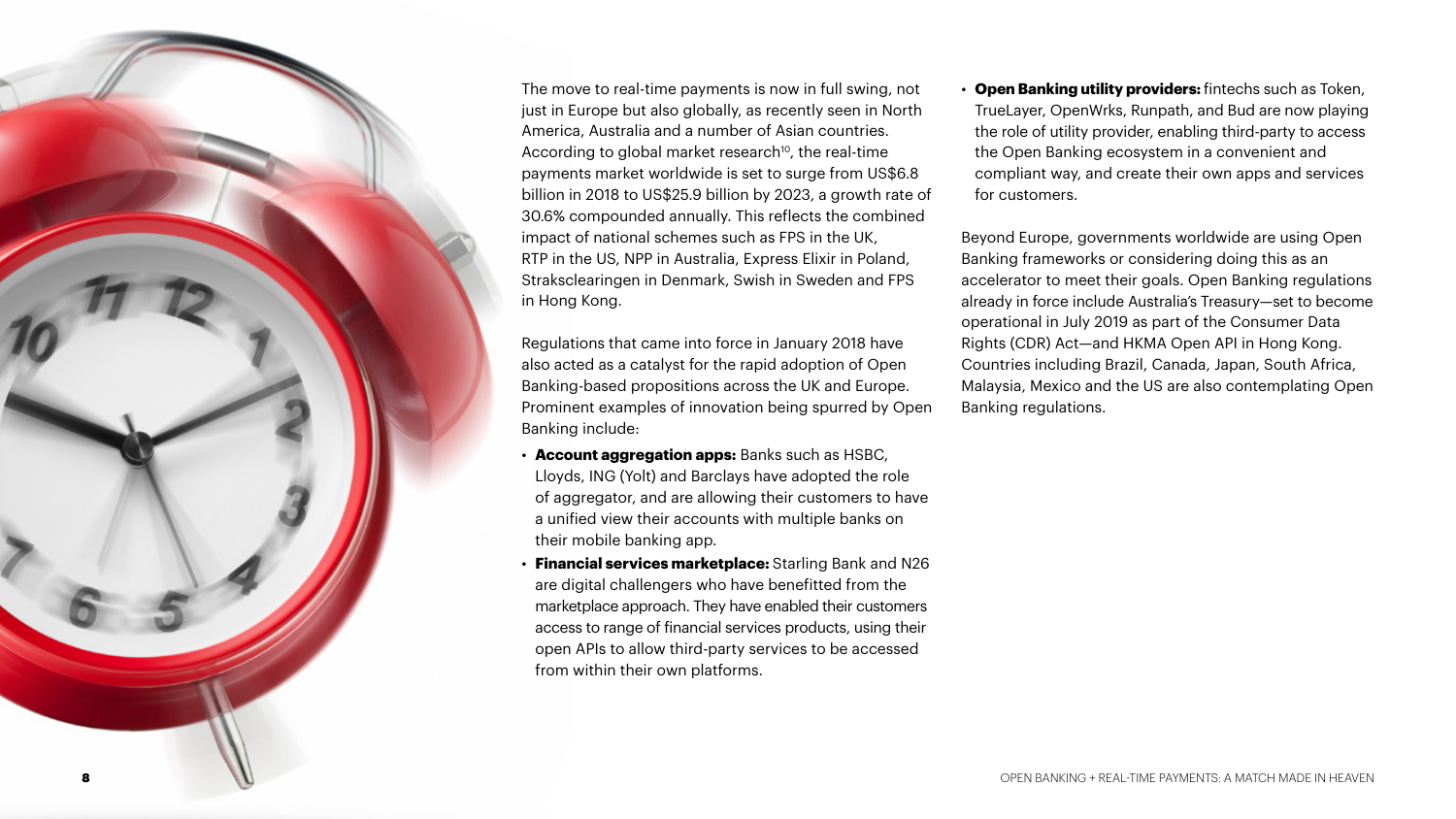# DISRUPTIVE IMPACTS ARE EVIDENT IN THE UK…

**While the UK's leadership in combining Faster Payments and Open Banking is clear, this has also led to it becoming the world's most disrupted financial services market. The disruption has been fostered by the UK market's unique combination of several elements—including a real-time payment scheme with related standards, a Faster real-time clearing and settlement system, universally-accepted API standards, robust identity verification, comprehensive directory services, and robust dispute management. Together, these elements have encouraged the rise of a dynamic and vibrant industry of fintechs, who have entered the UK market as new players and are taking market share that was traditionally held by banks.**

More and more of the apps that are being launched by both fintechs and banks in the UK are designed to capitalize on the powerful capabilities of both/and/or Open Banking and Faster Payments. Examples include **[Pingit](https://www.pingit.com/pay-someone/)**—originally launched by Barclays Bank in 2012—which offers instant payments using a mobile phone and number. Also, UK challenger bank OakNorth is collaborating with ClearBank to link into the UK's FPS11. By trading on **[ClearBank's](https://www.altfi.com/companies/clearbank)** realtime Faster Payments infrastructure, OakNorth is gaining the ability to offer real-time payments to its more than 36,000 savers.

The key factors for realizing the opportunities offered by Open Banking and Payments Services such as FPS appear to be agility, innovation and a customer-centric approach for launching new products and services, both at banks and fintechs, either individually or in cooperation.

The disruption has been fostered by the UK market's unique combination of several elements—including a real-time payment scheme with related standards, a Faster real-time clearing and settlement system, universally-accepted API standards, robust identity verification, comprehensive directory services, and robust dispute management. <mark>JJ</mark> The disruptor of the disruptor of the state of the state of the state of the state of the state of the state of the state of the state of the state of the state of the state of the state of the state of the state of the st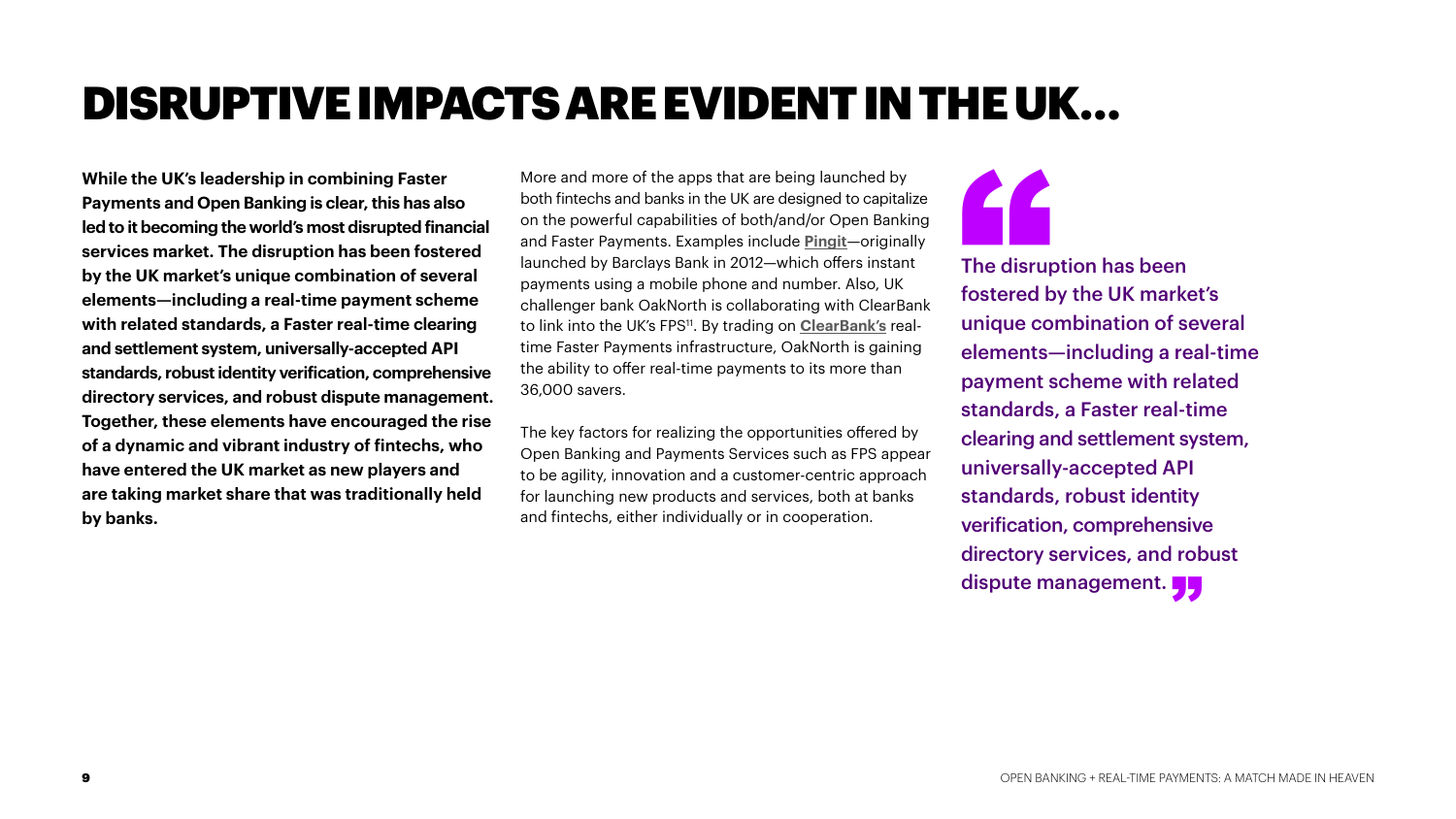## …AND DISRUPTION WILL ALSO OCCUR IN EUROPE

**Once PSD2 is fully live and the take-up of Instant Payments reaches critical mass, similar market disruption is likely to occur across the EU as well. With Open Banking already regulated in Europe, Instant Payments might follow its predecessor SCT for batch payments (as recently indicated by the European Central Bank (ECB)12), creating full reach and thus major new opportunities in payments services. But while banks' resources and budgets will be impacted simultaneously by other mandatory projects (e.g. the migration to ISO 20022 for major high value payment systems), many other new players are just awaiting the opportunity to enter the payments market, such as start-ups and fintechs focused on creating innovative new business models and services.** 

This rising competition will put banks' visibility, dominance and propositions for payments services—and thus also their revenues—under growing pressure. To remain relevant within the highly competitive financial services marketplace, and maintain their revenues and market share, banks will have to respond in many ways. These will need to include creating new customer-centered propositions and experiences, supported by new infrastructure and interfaces; building an innovation mindset within their businesses; and investing in their resources to achieve a fresher, more agile and faster pace of transformation into the future.

The big winners in all this will be customers. And the pace of progress isn't going to let up, as European regulators continue to intervene to drive market adoption of Open Banking and Instant Payments, with a view to fostering stronger competition. One aspect of this is the duopoly of the non-European card schemes, Visa and Mastercard, who collectively account for over 80% of card transactions in the EU. The card schemes currently settle via SEPA payments, therefore not in real time. However, the large card processors are looking to enter the real-time payments markets on the Services Layer by buying into successful payment services—examples include Mastercard acquiring Transfast and Visa acquiring Earthport—and leveraging their large consumer base and global branding.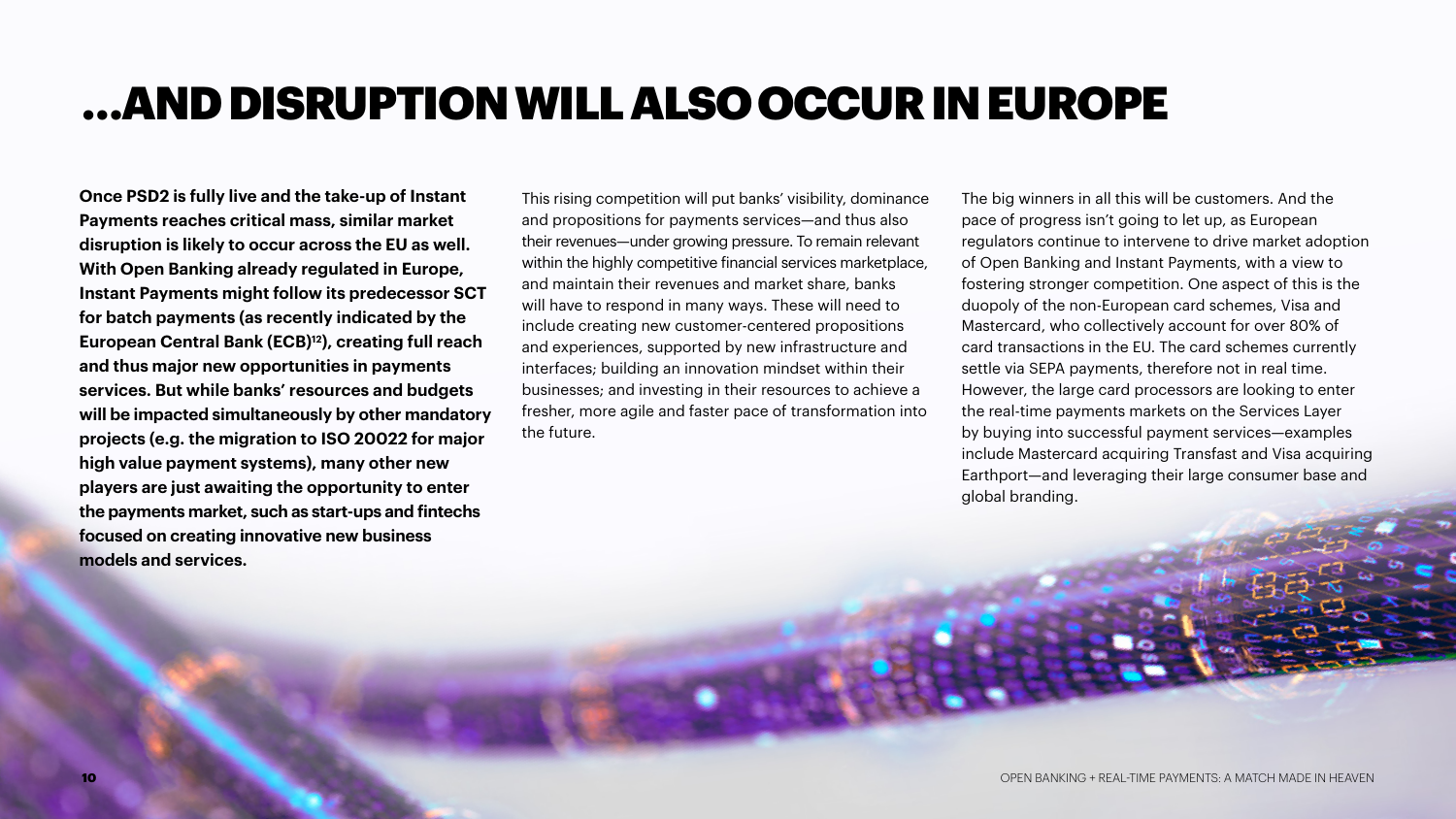In addition, the card schemes are repositioning themselves by acquiring application providers that are incumbent players in the real-time interbank clearing and settlement Layer, such as MasterCard acquiring Vocalink. This strong competitive drive from the card processors could be confronted by a fast and full adoption of Instant Payments across Europe—perhaps powered by a stronger regulatory push—combined with a new Europe-wide card scheme based on a collaboration between domestic card services, aimed at overcoming the current fragmentation in Europe.

Another factor is the global tech giants (GAAFAs) entering the European payments market. There are many examples: Alibaba's Alipay has an e-money license in the UK, and in January 2019 added a license in Luxembourg—a move that came shortly after Google was awarded a payments license in Ireland<sup>13</sup>.

So, as Europe's banks plan out their future payments roadmaps, they know there is no time to lose. Recent regulatory signals have been clear on this point. In February 2019, ECB board member Yves Mersch suggested that Europe's Instant Payments infrastructure could be used to instantly clear and settle card transaction as a possible way—when linking up national card schemes—to break the duopoly<sup>14</sup>. And in April 2019, Bundesbank board member Burkhard Balz called for the development of a pan-European multi-channel payments platform that would be able to compete with US and Chinese tech giants<sup>15</sup>.

However, for the banking industry to remain relevant and realize the full potential of heavily contested payments space, Europe will need to overcome some of the currently challenging aspects of its payments marketplace compared to one such as the UK (see information panel) to make Open Banking and Instant Payments a complete success.

#### MARKET PRACTICES THAT COULD BE TRANSFERRED FROM THE UK TO THE EUROPEAN MARKET TO SUPPORT A SUCCESSFUL ENVIRONMENT FOR OPEN BANKING AND IP

- Moves could be made overcome the fragmentation of the various European Instant Payments schemes
- The EU could support the move towards IP with a regulatory push to foster faster adoption and thereby achieve full reach
- Regulators could support the building of infrastructure by enabling:
	- A standardized registration/licensing process for TPPs
	- QTSPs issuing electronic certificates for identification for TPPs
	- API design for core services—Covering TPP identification and user consent
	- Instant Payments compatibility—A standardized interface to the existing IP infrastructure
	- API Aggregation/Hub—Unified access to accounts, identify services and payments processing
	- API performance—Uniform API governing the performance of the bank APIs
	- Dispute management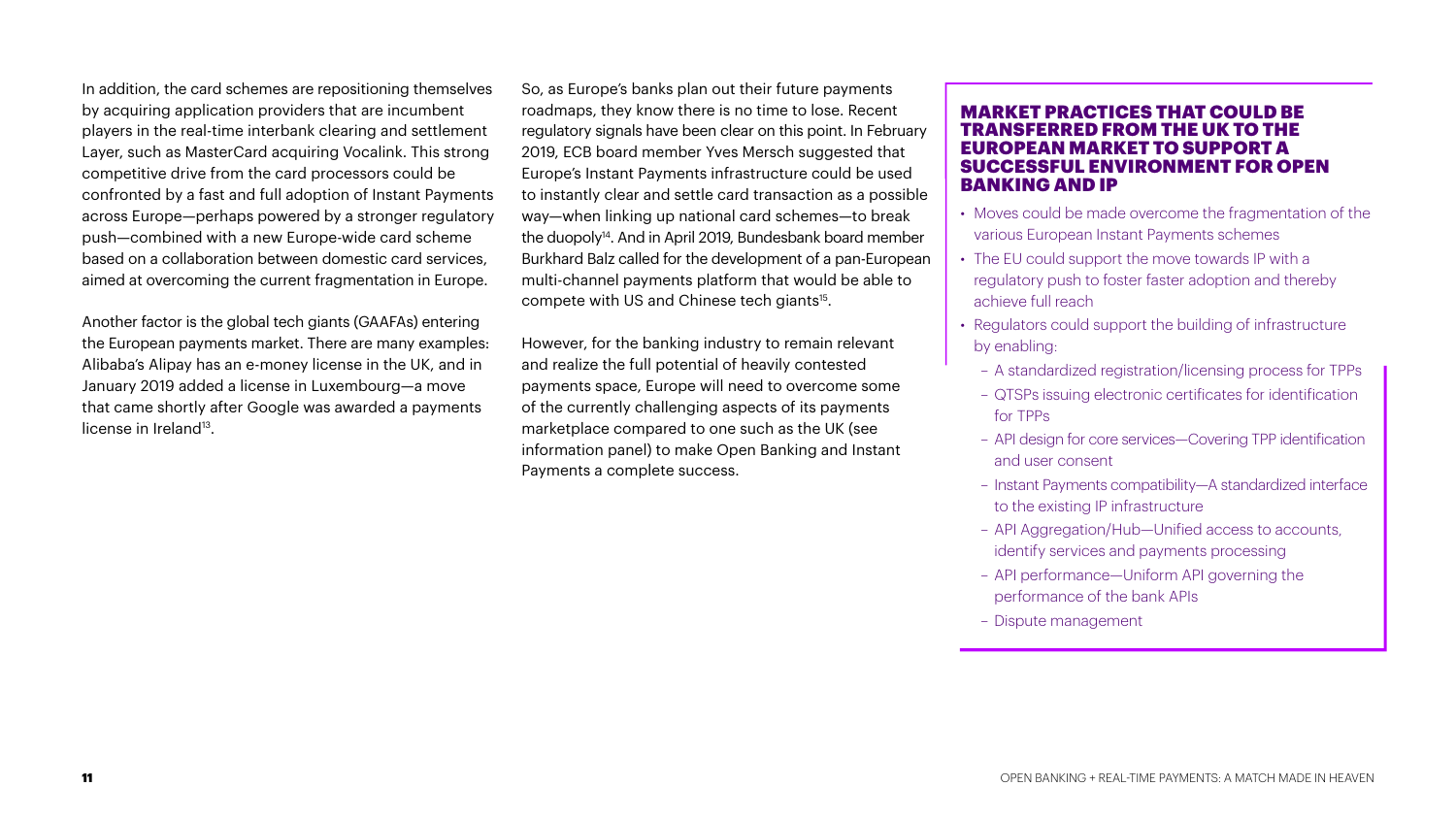### POTENTIAL MARKET APPROACHES TO SEIZE THE OPPORTUNITIES OF INSTANT PAYMENTS AND OPEN BANKING

**As Europe embarks on its Instant Payments and Open Banking journey, the ability to learn from the UK's experience might be a major advantage. So, how can the hurdles be overcome—and what will the future market structure of European payments look like?**

While many of the building-blocks for Instant Payments and Open Banking are in place in the EU, there are some important elements missing in the overall framework for banks to create new use cases and business models. Positively, there are infrastructure components in the market that can act as levers—such as evolving API standards from bodies such as the Berlin Group, a number of pan-European Instant Payments Systems like RT1 from EBA CLEARING and TIPS from the ECB, emerging aggregation services, and the recently-launched SEPA Proxy Lookup Service (SPL) from Equens Worldline, based on the EPC SPL scheme launched in 2018. The SPL service is especially important for the mobile P2P use cases that are often among the first propositions realized for Instant

Payments, providing pan-European interoperability of domestic P2P mobile payment schemes. But, at the same time, there's still a lack of interoperability in areas like third-party payments provider (TPP) directory services, identity authentication, consent management and API performance standards. In addition, all stakeholders will need to cooperate and coordinate their activities in the next few years to increase adoption and reach beyond critical mass.

It's clear that by working together, Europe's banks can play a relevant and influential role in building the new European payments architecture, helping to close gaps, promote standardization and resist fragmentation. But the question is, how far will the disruption from Open Banking and Instant Payments go—and how can the various market participants make most of it? As incumbent banks wrestle with this question, they may have a number of strategic options for the roles they could adopt in this new ecosystem.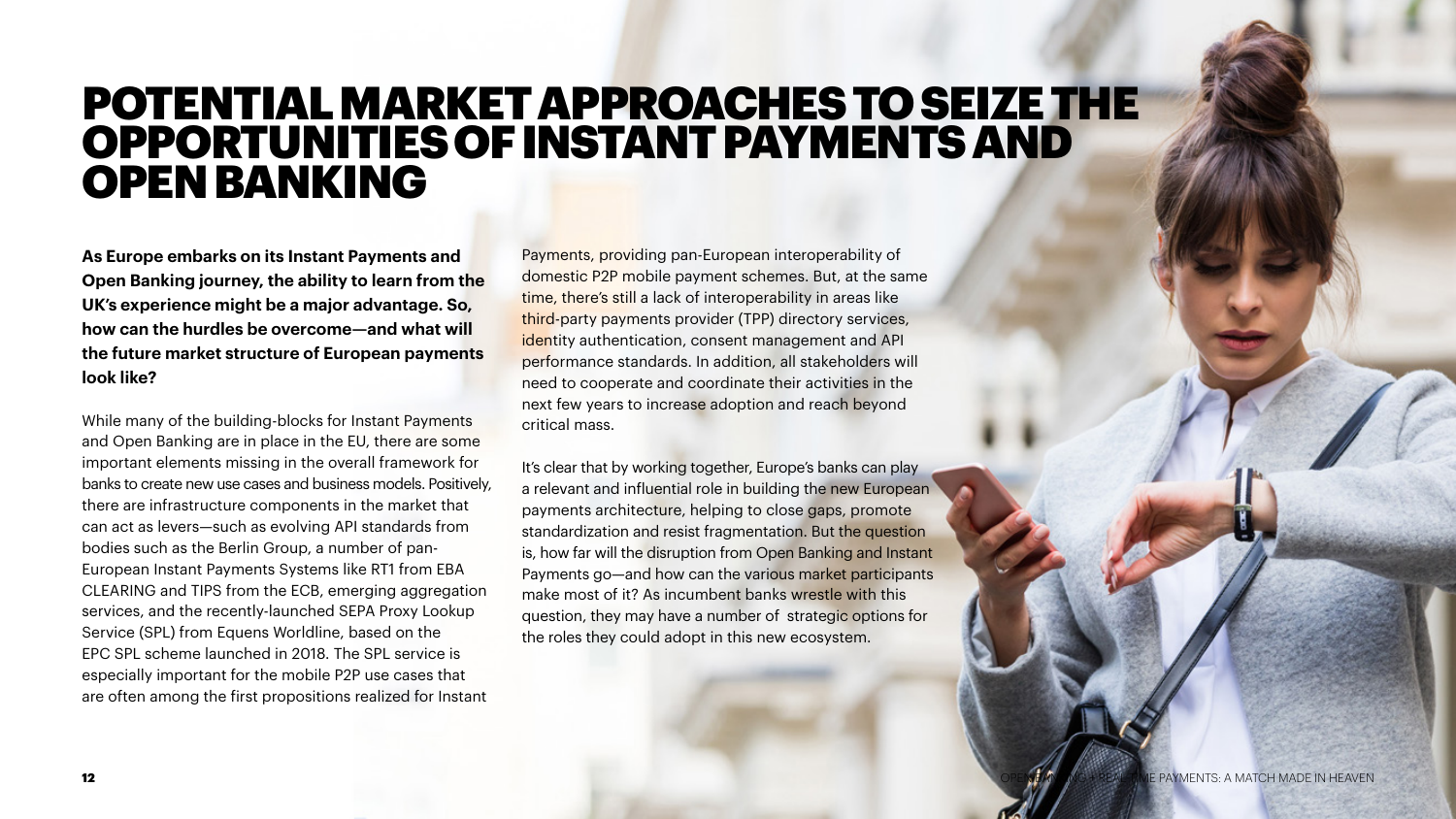

These involve the bank acting as the customer's interface to the payments system, especially for corporate customers in the treasury space. In April 2019, Deutsche Bank announced a collaboration with the software firm Serrala<sup>16</sup> to launch an API interface for SEPA Instant Payments, enabling corporates to initiate and process payments instantly through their SAP ERP system 24x7x365. To play a role in this space, banks should look to develop offerings to improve accounting and payments processes in an instant way specifically for SMEs and corporates.



The payments space—especially in the area of APIs—has already been heavily disrupted by platform players like Ant Financial, Adyen, Stripe, Square, Klarna, Braintree and Wirecard, who together have a collective market capitalization of more than US\$340 bn. These providers offer smooth payments services that enable customers to use their online banking credentials to make Instant Payments and engage in eCommerce transactions. To adopt this type of role, banks should seek to offer account-based e-commerce acceptance, and develop merchant acquiring solution based on account-to-account transfers.



As well running their own core payments services, some PSPs also act as "white label" technology infrastructure utility, helping corporate customers like large merchants and airlines to manage access to accounts, identity services and payment processing, including payment guarantees. For example, Deutsche Bank is running a pilot project with the International Air Transport Association (IATA) to collect airlines' customer payments directly from their accounts in line with PSD2<sup>17</sup>. Another example is a program run by Universal Air Travel Plan (UATP) and Sweden-based fintech firm Trustly that enables airlines to accept instant online bank payments for consumers' ticket **[purchases](https://www.pymnts.com/news/payments-innovation/2019/uatp-trustly-airlines/)**18.



As noted earlier, European regulators are eager to reduce the dominance of the credit card scheme duopoly over payment transactions in Europe. Possible business models for a new Europe-based scheme are being discussed by the ERPB's recently-formed SEPA API Access Scheme Working Group, which is looking at how the gaps in PSD2 and Instant Payments can be closed to create user-friendly data access and payment journeys. Banks have to come up with a market-driven approach—otherwise the regulator might intervene to establish a regulatory-driven approach.



RtP is an overlay service on top of Instant Payments that creates a more convenient and seamless experience for users, by enabling the beneficiary to initiate a request for the payer to agree to a transfer of funds. RtP is due for launch in the UK during 2019, and EBA CLEARING has set up a taskforce to create a blueprint for RtP in Europe in the first half of 2019 to support the development of a pan-European Request to Pay (R2P) solution.

Banks are eager to retain control of services such as RtP to maintain their direct relationship with the consumer.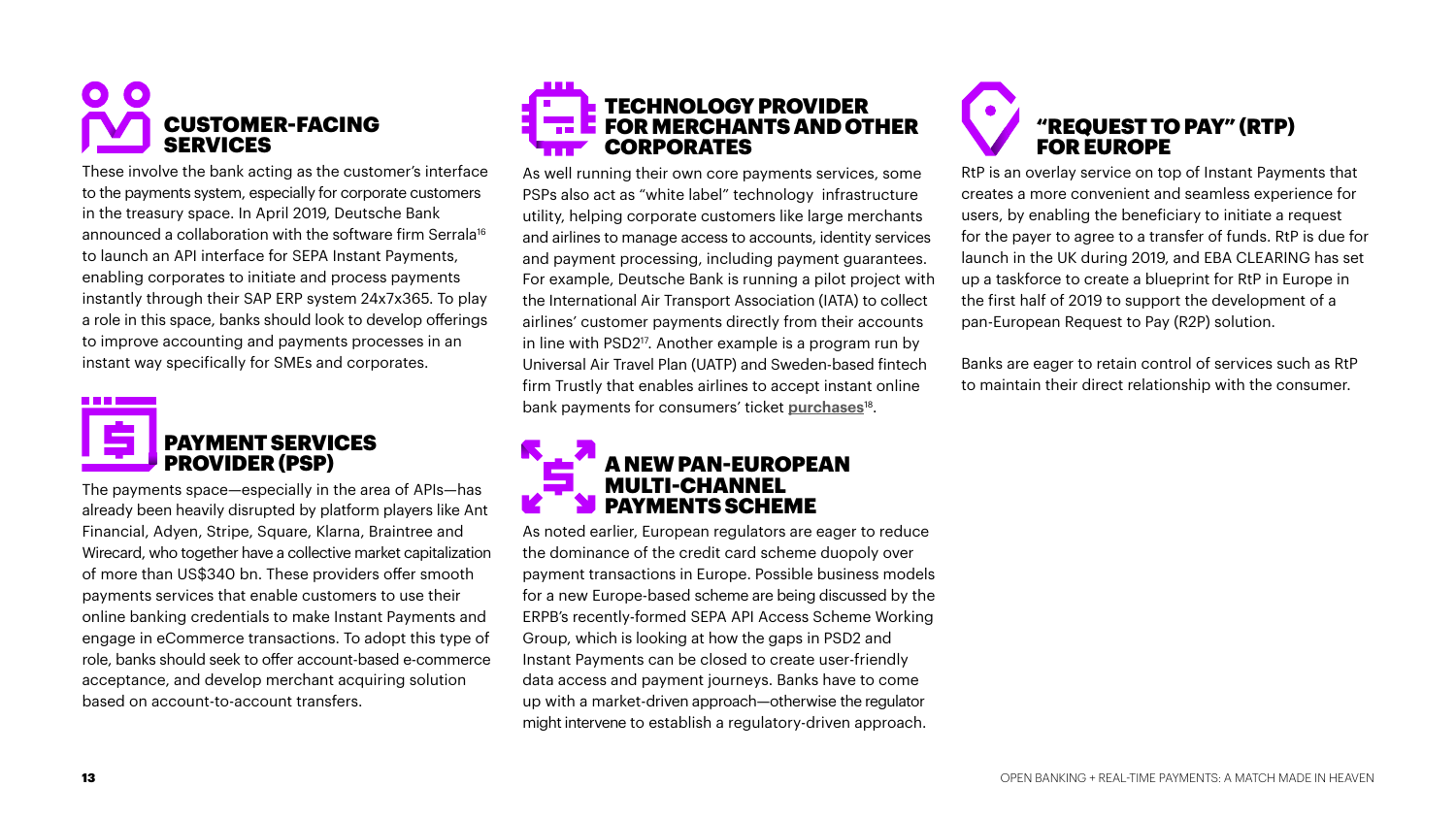### THE WAY FORWARD: NEXT STEPS IN EUROPEAN PAYMENTS— SUPPORTED BY ACCENTURE

**The direction of travel in Europe's payments market is clear: towards a future where banks combine Instant Payments and Open Banking in ways that enable them to increase revenues, attract new customers, open up for new collaborations and fend off the competitive challenge from the global tech giants, who are gaining a rising market share of revenues in both the payments and banking value chains. Accenture's deep experience and proven expertise mean we're well-equipped to support banks every step of the way: from strategic visioning on new business models to execution, implementation, operation and ongoing optimization.**

Real-world use cases for the combination of Instant Payments and Open Banking—such as RtP—are emerging apace. Collaboration is also on the rise at an industry level, as banks work together to develop and agree that standards that will underpin interoperability. Once these are in place, the benefits and use cases will escalate rapidly: for example, as well as benefiting consumers, RtP in Europe will also help to drive evolution and innovation around billing in sectors such as utilities, local government and mortgage payments.

On top of these opportunities, there are further potential use cases in combining Instant Payments with related financial services. In the consumer space, banks could provide faster decision-making on short-term loans by combining real-time payment systems with data on credit worthiness. And for corporates, the combination of Instant Payments' richer data and Open Banking APIs could help to automate the reconciliation of incoming payments with open invoices—a process that's still manual in many companies.

As the future of European payments takes shape, insights are apparent: banks need to respond to customers' rising expectations for transparency, convenience and speed. And they must do this as a matter of urgency, since there are other players in the market with huge customer bases and fast innovation cycles. To stay relevant and successful, banks need to work out how they'll turn the new world of openness and real-time payments into products and service that customers will value and how to find the right balance between competition and collaboration with new players like fintechs that could also bring valuable capabilities to the table. Accenture can help them doing this on all layers.

### ACCENTURE'S PAYMENTS CAPABILITIES

- A global team with more than 5,000 specialist payments advisors and payments systems integration specialists uniting strategy, business function consulting, digital technology and delivery execution know-how.
- Deep expertise, hands-on experience and unmatched scale in addressing the end-to-end needs of stakeholder along the entire payments value chain.
- Especially extensive experience in Open Banking and Instant Payments projects for governments, regulators, banks, payments schemes, TPPs and fintechs.
- We apply these capabilities globally to helps banks, payments providers and other players transform their payments systems and operations, reduce costs and improve value outcomes to grow and win in the digital economy.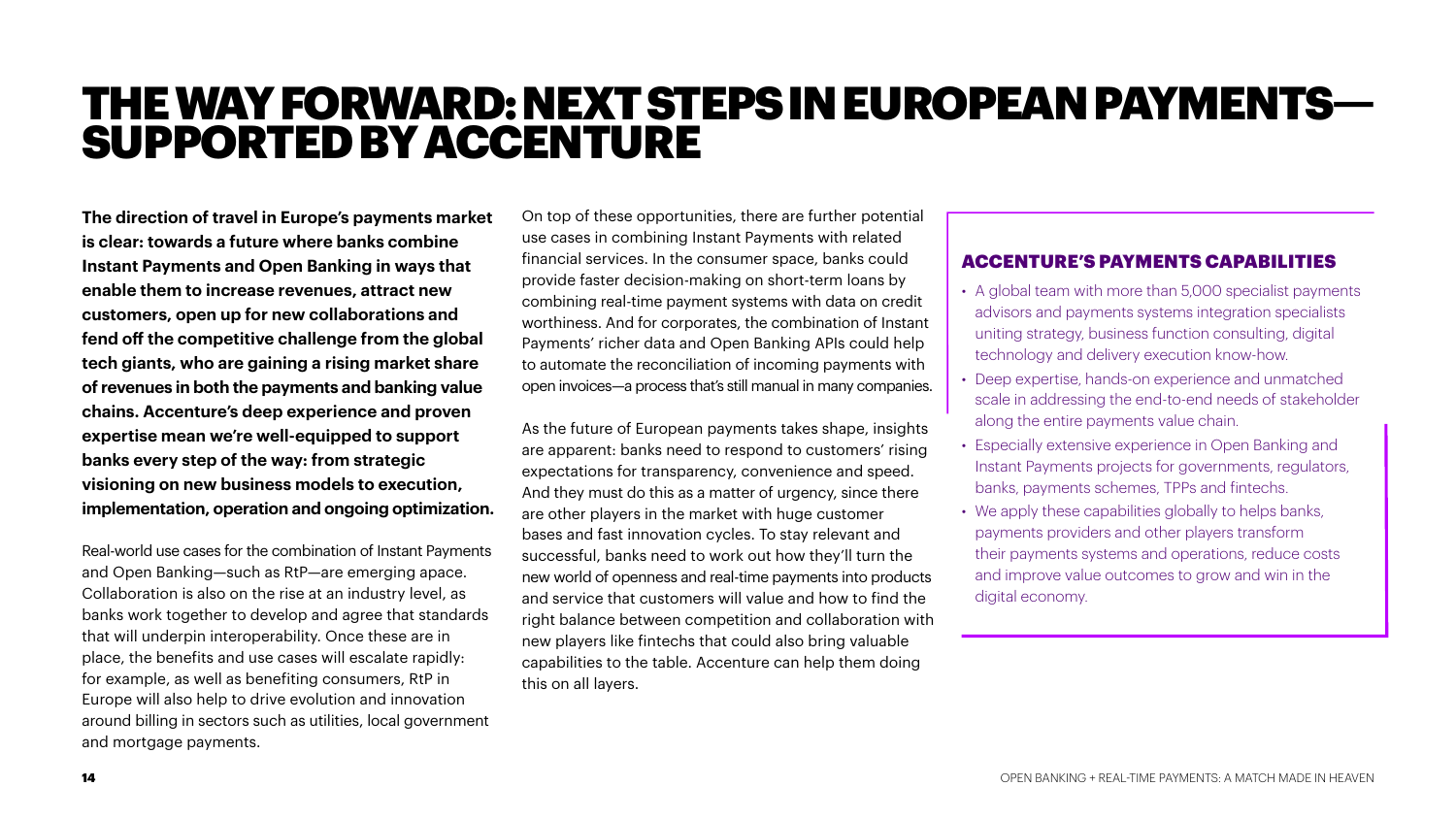### REFERENCES

1 [https://www.openbanking.org.uk/about-us/news/open](https://www.openbanking.org.uk/about-us/news/open-banking-march-highlights/)[banking-march-highlights/](https://www.openbanking.org.uk/about-us/news/open-banking-march-highlights/)

2 http://www.fasterpayments.org.uk/statistics

3 https://www.openbanking.org.uk/providers/accountproviders/api-performance/

4 https://www.finextra.com/newsarticle/33411/adyenlaunches-open-banking-powered-payment-method

5 [https://www.iata.org/pressroom/pr/Pages/2019-01-](https://www.iata.org/pressroom/pr/Pages/2019-01-08-01.aspx) [08-01.aspx](https://www.iata.org/pressroom/pr/Pages/2019-01-08-01.aspx)

6 https://www.finextra.com/pressarticle/78330/moneycorp-launches-api-for-payment-services

7 https://www.newsroom.firstdirect.com/press/release/ first direct leading the way w

8 https://www.consumerfinance.gov/about-us/newsroom/ cfpb-outlines-principles-consumer-authorizedfinancial-data-sharing-and-aggregation/

9 https://www.nacha.org/news/api-standardizationindustry-group-releases-white-paper-outlining-groupsapproach-progress-and

10 [https://www.marketsandmarkets.com/Market-Reports/](https://www.marketsandmarkets.com/Market-Reports/real-time-payments-market-103502782.html?gclid=EAIaIQobChMIyM2T1fKz4gIVR-R3Ch0qQgAvEAAYASAAEgKf6vD_BwE) [real-time-payments-market-103502782.html?gclid=](https://www.marketsandmarkets.com/Market-Reports/real-time-payments-market-103502782.html?gclid=EAIaIQobChMIyM2T1fKz4gIVR-R3Ch0qQgAvEAAYASAAEgKf6vD_BwE) [EAIaIQobChMIyM2T1fKz4gIVR-R3Ch0qQgAvEAAYASAAE](https://www.marketsandmarkets.com/Market-Reports/real-time-payments-market-103502782.html?gclid=EAIaIQobChMIyM2T1fKz4gIVR-R3Ch0qQgAvEAAYASAAEgKf6vD_BwE)[gKf6vD\\_BwE](https://www.marketsandmarkets.com/Market-Reports/real-time-payments-market-103502782.html?gclid=EAIaIQobChMIyM2T1fKz4gIVR-R3Ch0qQgAvEAAYASAAEgKf6vD_BwE)

11 https://www.pymnts.com/news/b2b-payments/2019/ oaknorth-clearbank-faster-payments/

12 https://www.reuters.com/article/us-ecb-paymentsmersch/ecb-determined-to-push-forward-its-paymentsystem-mersch-idUSKCN1QF1X1

13 https://www.finextra.com/newsarticle/33229/alipay-awarded-e-money-licence-in-luxembourg

14 https://www.finextra.com/newsarticle/33339/ecbchief-says-instant-payments-could-break-visamastercardduopoly

15 https://www.finextra.com/newsarticle/33695/bundesbank-exec-calls-for-eu-rival-to-big-tech-paymentplatforms?utm\_medium=newsflash&utm\_source=2019-4- 16&member=97835

16 https://www.finextra.com/newsarticle/33644/deutschebank-releases-api-interface-for-instant-payments-in-saperp-software/developer

17 https://www.db.com/newsroom\_news/2018/deutschebank-pilots-game-changing-payments-solution-with-iataen-11574.htm

18 https://uatp.com/index.php/airlines-say-wheels-up-topay-by-bank-payments/